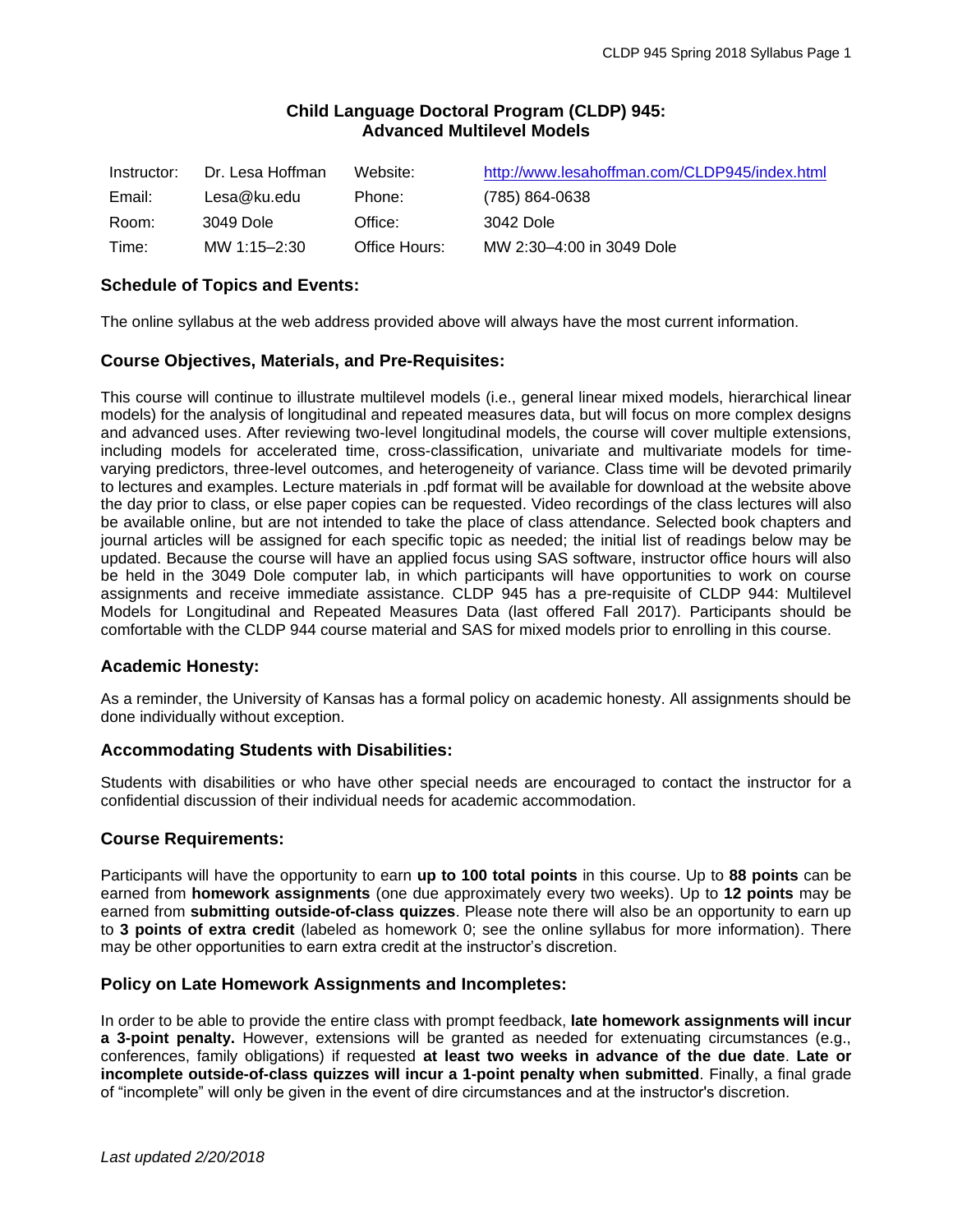Any homework assignments that involve individual original writing will have the opportunity to be revised ONCE to earn the maximum total points. Written assignments **must be at least ¾ complete to be accepted, and late revisions will incur a 1-point penalty.** No late points will be returned through the revision process. Please use "track changes" and retain all original instructor comments (unless otherwise instructed) so that I can easily see how your revisions address the comments.

### **Final grades will be determined by the** *proportion* **earned out of the total possible points:**

>92 = A, 90–92 = A−, 87–89 = B+, 83–86 = B, 80–82 = B−, < 80 = C or no pass

### **Course Software:**

Participants will also need to have access to SAS software, which is freely available in 3049 Dole and in other computer labs across campus, as well as online through the KU Academic Computing Facility and by downloading the SAS University Edition (see course website for more info). Individual licenses can also be purchased from the KU software store (\$150 each; yearly renewal required).

## **Course Textbook:**

Hoffman, L. (2015). *Longitudinal analysis: Modeling within-person fluctuation and change*. New York, NY: Routledge Academic.

### **Other Course Readings (all will be available via "Course Documents" on Blackboard):**

- Barr, D. J., Levy, R., Scheepers, C., & Tily, H. J. (2013). Random effects structure for confirmatory hypothesis testing: Keep it maximal. *Journal of Memory and Language, 68*, 255-278.
- Bauer, D. J. (2003). Estimating multilevel linear models as structural equation models. *Journal of Educational and Behavioral Statistics, 28*(2), 135-167.
- Bauer, D. (2009). A note on comparing the estimates of models for cluster-correlated or longitudinal data with binary or ordinal outcomes. *Psychometrika, 74*(1), 97-105.
- Berry, D., & Willoughby, M. (2017). On the practical interpretability of cross-lagged panel models: Rethinking a developmental workhorse. *Child Development, 88*(4), 1186-1206.
- Curran, P. J., Lee, T., Howard, A. L., Lane, S., & MacCallum, R. C. (2012). *Disaggregating within-person and between-person effects in multilevel and structural equation growth models*. In G. Hancock & J. Harring (Eds.), Advances in Longitudinal Methods in the Social and Behavioral Sciences (pp. XX-XX). Charlotte, NC: Information Age Publishing
- Curran, P. J., Howard, A. L., Bainter, S. A., Lane, S. T., & McGinley, J. S. (2014). The separation of between-person and within-person components of individual change over time: A latent curve model with structured residuals. *Journal of Consulting and Clinical Psychology, 82*(5), 879-894.
- Guo, G., & Wang, J. (2002). The mixed or multilevel model for behavior genetic analysis. *Behavior Genetics, 32*(1), 37-49.
- Hamaker, E. L., Kuiper, R. M., & Grasman, R. P. P. P. (2015). A critique of the cross-lagged panel model. *Psychological Methods, 20*(1), 102-116.
- Hedeker, D., & Mermelstein, R. J. (2012). Mood changes associated with smoking in adolescents: An application of a mixed-effects location scale model for longitudinal ecological momentary assessment (EMA) data. In G. Hancock & J. Harring (Eds.), *Advances in Longitudinal Methods in the Social and Behavioral Sciences* (pp. 59-79). Charlotte, NC: Information Age Publishing.
- Hoffman, L. (2012). Considering alternative metrics of time: Does anybody really know what "time" is? In J. Harring & G. Hancock (Eds.), *Advances in Longitudinal Methods in the Social and Behavioral Sciences* (pp. 255-287). Charlotte, NC: *Information Age Publishing.*
- Hox, J. (2010). *Multilevel analysis: Techniques and applications* (2nd ed). New York, NY: Routledge Academic.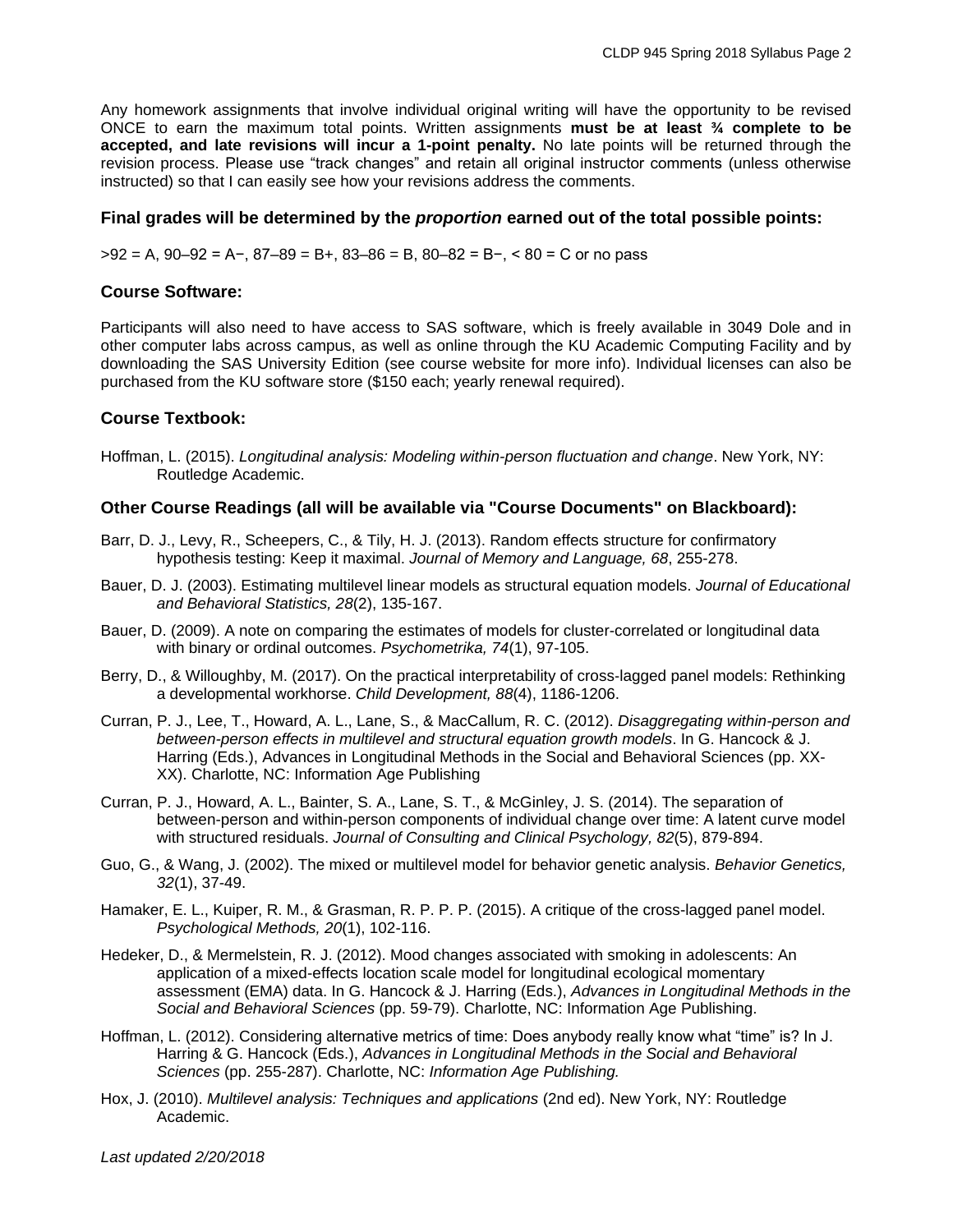- Lüdtke, O., Marsh, H. W., Robitzsch, A., Trautwein, U., Asparouhov, T., & Muthén, B. (2008). The multilevel latent covariate model: A new, more reliable approach to group-level effects in contextual studies. *Psychological Methods, 13*(3), 203-229.
- Matuschek, H., Kliegl, R., Vasishth, S., Baayen, H., & Bates, D. (2017). Balancing Type I error and power in linear mixed models. *Journal of Memory and Language,94*, 305-315.
- O'Keefe, P., & Rodgers, J. (2017). Double decomposition of level-1 variables in multilevel models: An analysis of the Flynn Effect in the NSLY Data. *Multivariate Behavioral Research*, 52(5), 630-647.
- Preacher, K. J., Zhang, Z., & Zyphur, M. J. (2011). Alternative methods for assessing mediation in multilevel data: The advantages of multilevel SEM. *Structural Equation Modeling, 18*, 161-182.
- Preacher, K. J., Zyphur, M. J., & Zhang, Z. (2010). A general multilevel SEM framework for assessing multilevel mediation. *Psychological Methods, 15*(3), 209-233.
- Raudenbush, S. W., & Bryk, A. S. (2002). *Hierarchical linear models: Applications and data analysis methods* (2nd ed.). Thousand Oaks, CA: Sage.
- Walters, R. W., & Hoffman, L. (2017). Applying the hierarchical linear model to longitudinal data. *Cultura y Educación, 29*(3), 666-701.

### **Tentative Schedule of Events:**

| Week           | <b>Date</b> | <b>Topics</b>                                                            | <b>Readings</b>              |
|----------------|-------------|--------------------------------------------------------------------------|------------------------------|
|                |             |                                                                          |                              |
| 1              | 1/15        | NO CLASS OR OFFICE HOURS                                                 |                              |
|                | 1/17        | Course Introduction                                                      | Hoffman ch. 1, 3-6           |
|                |             | Lecture 1: Review of CLDP 944                                            |                              |
|                | 1/19        | <b>NO HOMEWORK DUE</b>                                                   |                              |
| $\overline{2}$ | 1/22        | Lecture 1, continued                                                     | Walters & Hoffman (2017)     |
|                | 1/24        | QUIZ 1 DUE BY 1:00 PM VIA BLACKBOARD                                     | Hoffman ch. 2, 7             |
|                |             | <b>Story Time</b>                                                        |                              |
|                | 1/26        | <b>HOMEWORK 0 DUE BY 11:59 PM ONLINE:</b>                                |                              |
|                |             | 3 points extra credit for testing the online homework system             |                              |
| 3              | 1/29        | Lecture 2: Alternative Metrics of Time                                   | Hoffman ch. 10 sections 1-2  |
|                |             | Example 2: Comparing Alternative Metrics of Time                         | Hoffman (2012)               |
|                | 1/31        | Lecture 2 and Example 2, continued                                       | O'Keefe & Rodgers (2017)     |
|                | 2/2         | <b>HOMEWORK 1 DUE BY 11:59 PM ONLINE:</b>                                |                              |
|                |             | Practice with Model-Predicted Fixed Effects                              |                              |
| 4              | 2/5         | Lecture 3: Time-Varying Predictors of Within-Person Fluctuation          | Hoffman ch. 8 section 1-2    |
|                |             | Example 3a: Predicting Weekly Psoriasis from Weekly Stress               |                              |
|                | 2/7         | QUIZ 2 DUE BY 1:00 PM VIA BLACKBOARD                                     |                              |
|                |             | Lecture 3, continued                                                     | Hoffman ch. 8 section 3+     |
|                |             | Example 3b: Predicting Daily Glucose from Daily Negative Mood            |                              |
|                | 2/9         | <b>NO HOMEWORK DUE</b>                                                   |                              |
| 5              | 2/12        | Lecture 3 and Example 3b, continued                                      |                              |
|                | 2/14        | Lecture 3 and Example 3b, continued                                      |                              |
|                | 2/16        | <b>HOMEWORK 2 DUE BY 11:59 PM ONLINE:</b>                                |                              |
|                | 2/19        | Growth Models for Accelerated Longitudinal Designs                       |                              |
| 6              |             | Lecture 4: Model Assumptions and Predicting Heterogeneity of<br>Variance | Hoffman ch. 7 Appendix       |
|                | 2/21        | QUIZ 3 DUE BY 1:00 PM VIA BLACKBOARD                                     | Hoffman ch. 7 section 2C     |
|                |             |                                                                          | Hoffman ch. 8 section 3F     |
|                |             | Example 4: Predicting Within-Person Fluctuation and Heterogeneity        | Hedeker & Mermelstein (2012) |
|                | 2/23        | <b>NO HOMEWORK DUE</b>                                                   |                              |
|                |             |                                                                          |                              |